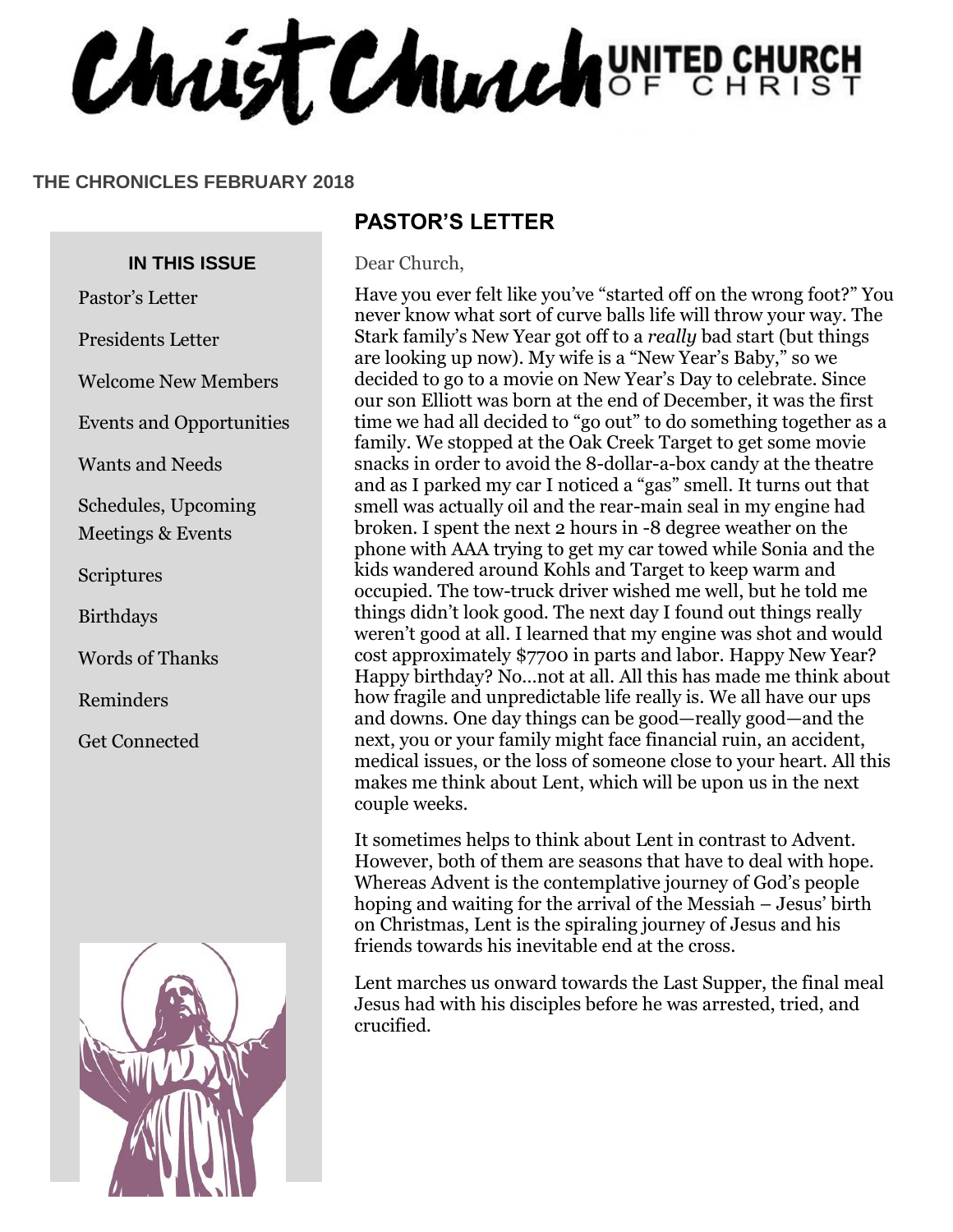#### Pastors Letter Continued

It is at that meal that they shared, I think, where the "car breakdown" moment really clicks for me. Everything seemed fine one minute for Jesus and his friends – and then the next, everything was upside down. They were friends, gathered around a table enjoying a meal as they always had – and then, in the backdrop, something was at work that would cause the breakdown – the betrayal, arrest, and so forth. All things can change in an instant. Though we might feel like God is distant in those moments – perhaps God is closer than we know. I know I didn't feel like God was very close when I heard the service tech utter "\$7700" to me. However, I suspect that God was especially close, as Jesus experienced the ephemeral, life-changing-in-an-instant, world-changing moment as the authorities arrested him after the Last Supper. Happy New Year? I think not.

It is my prayer that as we engage Scripture which takes us on Jesus' inevitable journey to the cross, that we can recognize our own "breakdown" moments and how they are, like the cross, not the end. There is hope. Like Advent taking us to the manger, the cross does not end Jesus' story. It actually begins his story all over again. Would I like a fresh start on 2018? You betcha, but it is not possible. What *is* possible is recognizing that God is with us in the midst of the ick of breakdown moments – even if we don't feel like it. These moments are not the end, but they are, in their own way, a new beginning. May you have a meaningful Lenten season.

Blessings,

Pastor Dan Stark

#### **PRESIDENT'S LETTER**

Recently, two teenagers found themselves caught in a riptide current while swimming off the coast of Canberra, Australia. Newly developed technology enabled the lifeguards to dispatch a drone that had been equipped with a floatation device. Within two minutes the teens were on their way to solid ground. The lifeguards reported that they were able to reach the struggling swimmers much faster, safer and more effectively than had they done a sea rescue in the conventional way.

Certainly a story with a happy ending. However, what of the years of training for the traditional rescue? What of the drills, practice and continual physical exercise the lifeguards endured to be mentally and physically prepared for the process of launching a boat, rowing as a well-coordinated team, equipped with floatation and medical supplies and the medical training? There are also questions if this is appropriate for all situations. Will the greater community fund the extra expense? Could this reduce the number of lifeguards needed? Is reducing the number of guards a good thing or a bad thing?

The church leadership and by extension, the congregation, had been dealing with these same questions for many years; not only new technologies but also the development of new process that challenge how we do things. While there have been many questions, many areas of uncertainty and much uneasiness with new and unfamiliar patterns, the question and concern over our effectiveness of leading people to a more solid spiritual ground must lead our thinking.

At the January meeting of the Church Council, the ground work was laid to begin an assessment of the effectiveness of our policies, practices and priorities. In light of the new technologies and processes available to us, are we as responsive and efficient at fulfilling our role of leading people through stories with spiritually happy endings.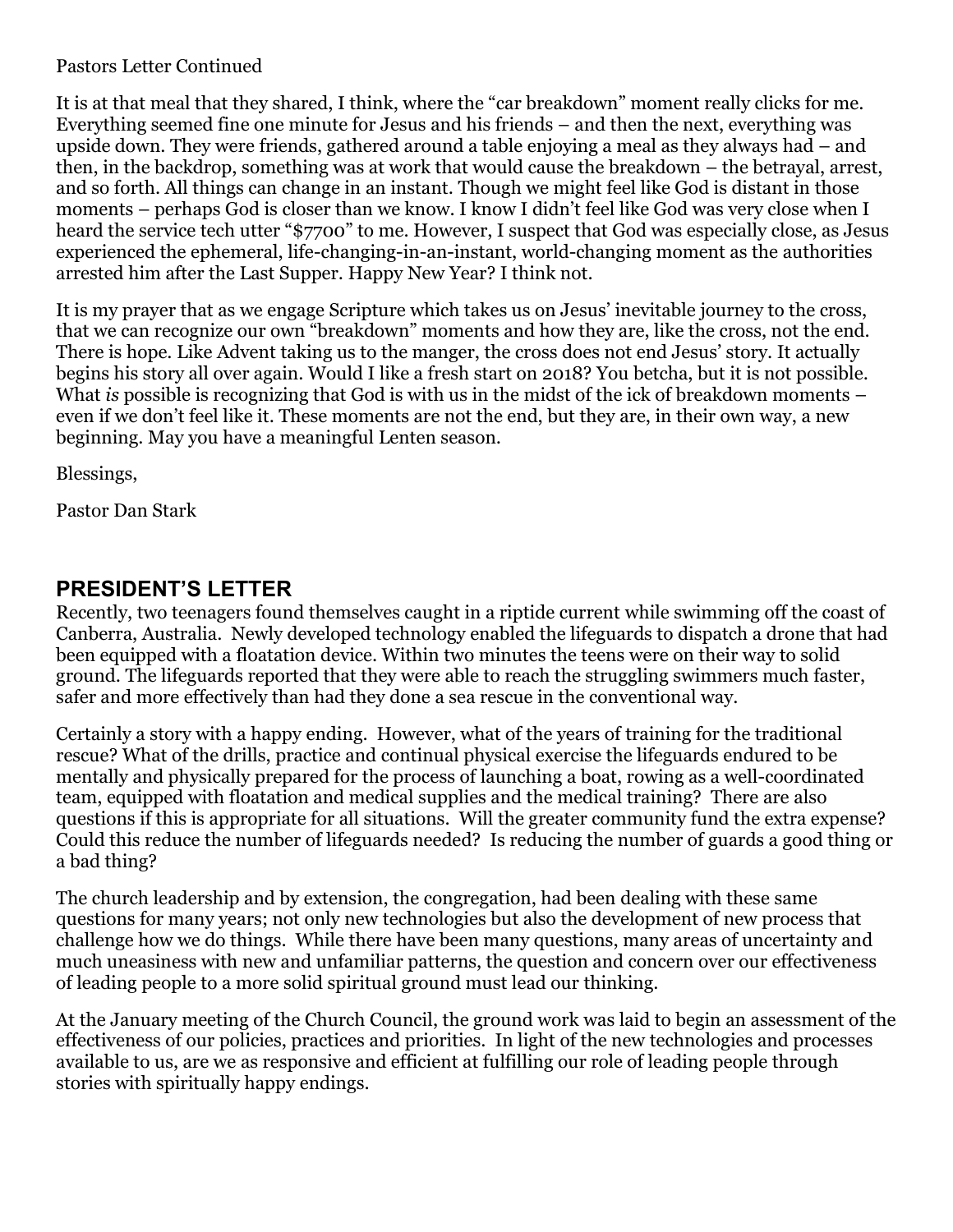The Presidents Letter Continued:

To that end, the council has begun to establish three committees. One will review and recommend updates and revisions our constitution and by-laws. Another will examine our practices in light of the 5 practices which are the hall mark an exemplary, focused and dedicated group of God's people. The third will focus on the church calendar, as the activities of the church are a reflection of the balance of church life as shared by the traits of hospitality, intentional faith development, worship, mission/service, extravagant generosity.

Perhaps you have noticed changes over the last several decades. There have been changes in the church, in the culture around us and within ourselves. That will continue. What we can do together is to effect changes that will lead to more stories with happier spiritual endings.

Paul Mayeshiba Church Council President

#### **WELCOME: NEW MEMBERS**

On January 28th we welcomed the following people into membership at Christ Church. We are so very happy and blessed to have you in our Christ Church family.

Judy Borkowicz

Lauren Darling & Ethan Misleh (will be wed at Christ Church this fall)

*The Franco Family*:

Adan & Melissa, *Child*: Elias

*The Perdue Family*: Greg Perdue & Jennifer *Children*: Emma, Sam, Grace & Lily

## **OPPORTUNITY: ONLINE GIVING**

Online giving is now a possibility! If you're in the pew and you'd like to give something other than cash or a check, you are encouraged to use your phone to visit [www.christchurchbayview.org](http://www.christchurchbayview.org/) and tap



the [donate](https://www.paypal.com/cgi-bin/webscr?cmd=_s-xclick&hosted_button_id=D7W2VTZZBHZNU) button at the bottom. You can pay with an existing PayPal account or with any credit card. It's easy and it saves your information for the next time you visit! Wondering what one of these weird scanny codes in the bulletin is? Give them a scan with a QR reader app on your phone and it will bring up the donation page! Want more information about online giving? See [Pastor Dan](mailto:dan_stark@att.net) or contact the church office at 414- 481-3530.

## **OPPORTUNITY: A WEEKLY NEWSLETTER IS HERE**

Have you ever showed up to church on Sunday and forgot about something happening that weekend? Maybe it was a special offering, donation, or event. Have you ever forgot that you signed up for something? We've all been there. Beginning in late September a weekly e-newsletter went out on Fridays via email to remind you about what's going on at church. You can also see who's signed up to read, greet, usher, or if there's a need for volunteers. If you're interested in receiving the *Christ Church Weekly*, contact the [Church Administrator](mailto:christ-church@att.net) [\(christ-church@att.net\)](mailto:christ-church@att.net) to be added to the list (414-481-3530). Sign up sheet are also available information areas at the church entrances, then just drop it in the collection plate. It's that simple.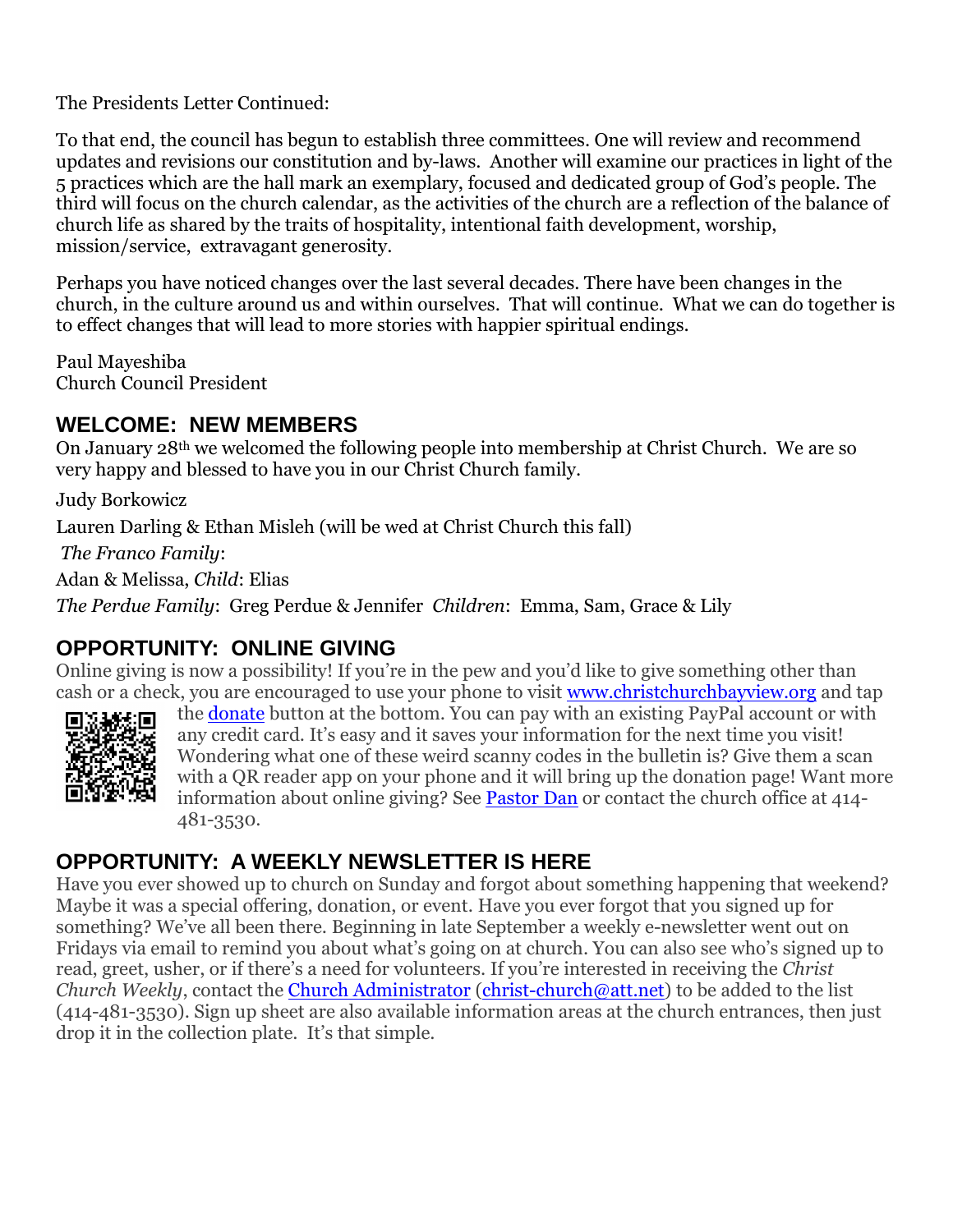## **OPPORTUNITY: FAITH DEVELOPMENT**

Dr. Jennifer Harvey will be in Wisconsin to speak and share conversation on the subject of the church and racial justice.

Saturday, February 10, 2018, 10 am to 12:00 pm, Calvary Memorial United Church of Christ, [4515](https://maps.google.com/?q=4515+Mayfair+Road,+Wauwatosa,+Wis&entry=gmail&source=g)  [Mayfair Road, Wauwatosa, Wis.](https://maps.google.com/?q=4515+Mayfair+Road,+Wauwatosa,+Wis&entry=gmail&source=g)

Dr. Harvey, Professor of Religion at Drake University in Des Moines, specializes in encounters of religion and ethics. She has spoken and led workshops for faith communities and academic audiences around the nation. Advanced registrations are welcome through the Wisconsin Conference of the United Church of Christ at wcucc.org. Persons are also welcome to register at the door. The cost is \$10. This presentation is sponsored by the Mutton Lectureship group of the Wisconsin Conference of the United Church of Christ in cooperation with the Mission Team of the Southeast Wisconsin Association of the UCC.

#### **[Register for the Wauwatosa event on](http://r20.rs6.net/tn.jsp?f=0010MOnmiKmLbgalGxWtKz5D8HGe16izs6gdQ2PUArQAm_rCUkjGiCXzrcrSYDvJdkKrQYZvjHWMbSvhfWHbVfBQltA09fycAKtQmbL_w2OD6DTHcfkb1Wzc9ImrUzQrtoXo8_TV52F7KbpEW_JtU9hcVj9dHliBSY-ZXUpB8_cQjcboSEZ7tij-zoamJYkhr-26pZT7kYSb8qtJBJOfK8qzPKZw4Feb-9NCuac8-oggvMCxMKGeacyCpGEYT6_QaB9tRbUZbPnliGPVS-HmNb35i9HBp7bjkGfndW-3JObQ2DDts87Jv4HyoAhPA4HldA79Xp-6VNKGzsj-yehRmQ9zIHG4VUkHjv3mvS0QIXh8H5JDgpg8vaRxo0XAxb2aHSoXTw1NYWvXPl3LFrDOI56UA==&c=1cg4YZCvzHz8tCbunyBsypHnqzT6et0EkgnIhbeMjeyoWoZWHDZHJw==&ch=xaM2S6plIwwTu_G6IiWdWh07ueItEEG8Djr4xVVb34g1PqfUznlOYg==) February 10**

Jim Wick has agreed to buy lunch (Jim doesn't do this often so you might want to take him up on the offer) for anyone wishing to grab a sandwich afterwards and to briefly discussion the presentation. Church of Christ, 4515 Mayfair Road, Wauwatosa, Wis.

## **OPPORTUNITY: CHRIST CHURCH COUNCIL SEEKING PARTICIPANTS**

The Church Council is seeking church members who would be willing to participate in the following ad hoc committees.

Please check off any of the ad hoc committees you would be interested in serving on:

\_\_\_\_ 1) Constitution and By-Laws review - review and suggest updates and revisions as needed and to accept input from the congregation.

\_\_\_\_ 2) 5 Practices Development - Identify specific changes to current practices or institution of new practices that focus the church activity upon the 5 Practices.

\_\_\_\_ 3) Church Calendar Planning (we need one member from each standing committee)

NAME:

#### CONTACT INFORMATION:

*Please place sign-up sheet in the collection plate, turn it into the church office or Paul Mayeshiba. Thank You!*

# **OPPORTUNITY: DONATIONS FOR SHARE AND CARE EASTER BASKETS**

The Social Concerns Committee would like to give Easter Baskets to our Christ Church Share and Care members on behalf of Christ Church. Our goal is to collect at least \$150.00 to purchase and fill the baskets with goodies. We will also need assistance in delivering them. Those we can't deliver we will mail. If you would like to participate please put your donation(s) in the striped box in the chapel marked "Share and Care Easter Basket Donations". You may also give your donations to anyone on the committee. Thank You! The Social Concerns Committee.

 $\sim$ Debbie Behling, Deb Hansen, Sandy Miksic, Mary Ann Mowery and Sara Rogers $\sim$ 

#### **FFF EVENT: CHURCH MOVIE NIGHT "JESUS CHRIST SUPERSTAR" MARCH 16TH 6:30PM**

*Jesus Christ Superstar* is a 1973 American [musical](https://en.wikipedia.org/wiki/Musical_film) [drama film](https://en.wikipedia.org/wiki/Drama_film) base on the [rock opera](https://en.wikipedia.org/wiki/Rock_opera) [of the same name.](https://en.wikipedia.org/wiki/Jesus_Christ_Superstar) The film centers on the conflict between [Judas](https://en.wikipedia.org/wiki/Judas_Iscariot) and [Jesus](https://en.wikipedia.org/wiki/Jesus) during the week before the [crucifixion of Jesus.](https://en.wikipedia.org/wiki/Crucifixion_of_Jesus) **The film will be introduced by our own Rich Tremarello, who as a musician and played in the orchestra for this Broadway play**. His insight will provide an interesting and entertaining backdrop to this film presentation. Details to follow, but a light dinner and snacks will be available for this Friday evening movie. Plan to add this event to your 2018 Lenten journey. See you there!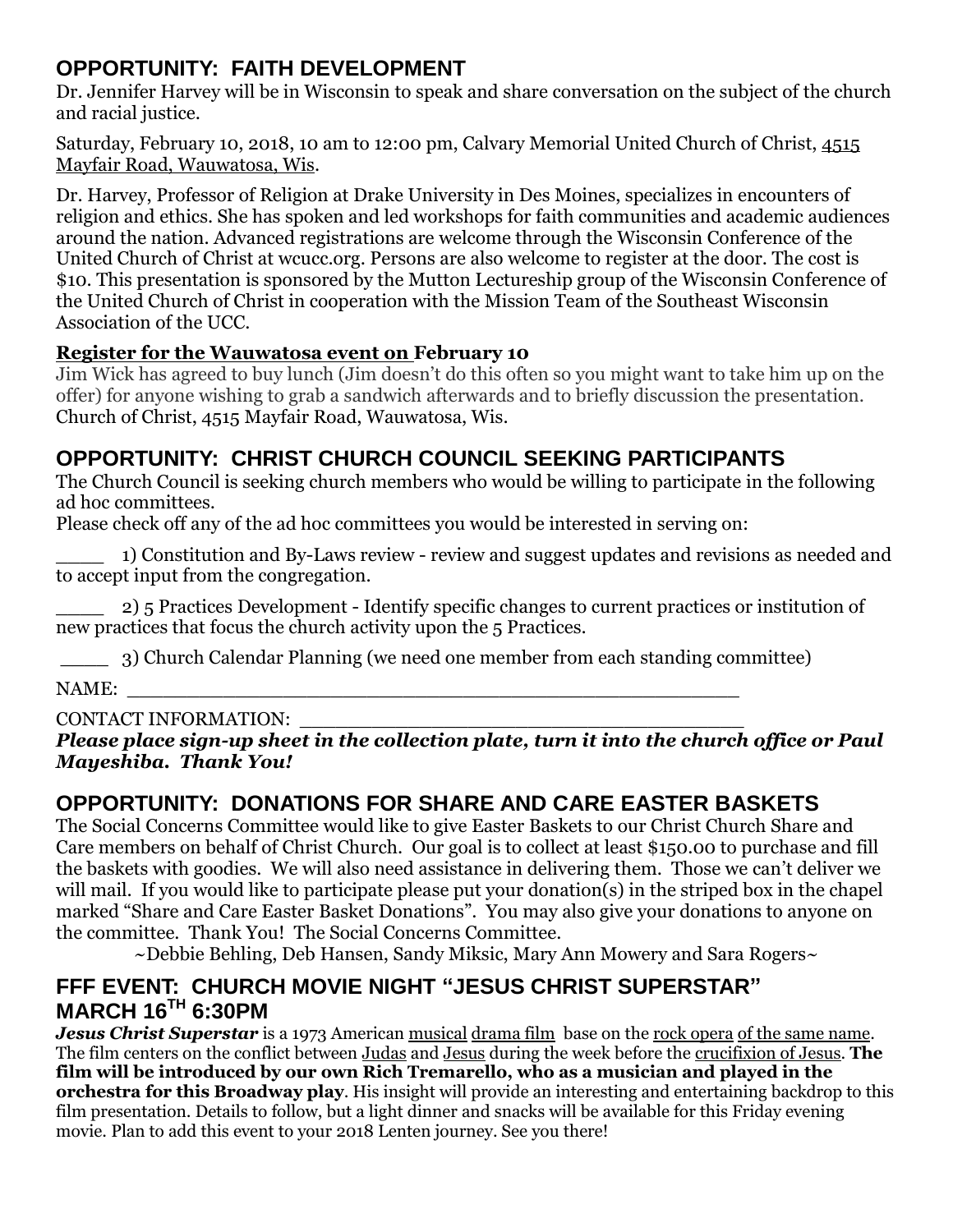#### **OPPORTUNITY: VOLUNTEER AT CHILL ON THE HILL CHILL ON THE HILL VOLUNTEERS NEEDED**

On behalf of the BV Neighborhood Association, Paul Mayeshiba is organizing a list of volunteers to man a tent Tuesdays at Humboldt Parks "Chill on the Hill" June 5<sup>th</sup>-August 28<sup>th</sup> from 5:00pm-7:30pm. The tent is for collections for the Bay View Community Centers Food Pantry. Duties would be to set up the tent which would be placed at our spot by event staff and supervise collections. Other volunteers will pick up donations and deliver them to the BVCC. This would be a good opportunity to help our community while giving exposure to Christ Church.

#### **THE HILL VOLUNTEER SIGN-UP**

Yes I would like to volunteer for Chill on the Hill's BVCC food pantry collection tent Tuesday's at Humboldt Park June 5th-August 28th from 5:00pm-7:30pm.

----------------------------------------------------------------------------------------------------**CHILL ON** 

**\_\_\_** Yes, I am available all of the Tuesdays from

June  $5<sup>th</sup>$ - August 28<sup>th</sup> 5:00pm-7:30pm.

Yes, but I am only able to volunteer the dates listed below from 5pm-7:30pm.

Name \_\_\_\_\_\_\_\_\_\_\_\_\_\_\_\_\_\_\_\_\_\_\_\_\_\_\_\_\_\_\_ Contact

Questions?? See Paul Mayeshiba. Thanks! *Please tear off and return to the church office.*

#### **OPPORTUNITY: CROCHETERS (AND KNITTERS TOO!)**

The crochet group is starting a project and would like to invite any and all who crochet (and knit) to join in on the fun. We are making a blanket(s) made up of small squares. The colors and amount would be of your choosing. You can make one or one hundred. It is a great way to use up your scraps and small amounts of yarn. It must be #4 worsted weight yarn. We do have some yarn available if you do not have any of your own. Remember winter is long and cold and this would be something to do to keep you warm. We would like to have the squares finished by the end of April. So why not join in the fun! Please see Ken Klockow or Jill Unglaub for details.

#### **OPPORTUNITY: ALL CHRIST CHURCH BOOK CLUB**

Reminding all members of Christ Church and family and friends to join us for our next meeting of the Christ Church book club. We will be meeting Sunday April 8th after church to discuss "The Hiding Place " by Corrie Ten Boom. This book is a nonfiction autobiography of her life in the Netherlands particularly during the second world war. It details the story of how her strong faith lead her and her family to help friends hide from the Nazis. Books are available either at the library, Half Price Book or also online through Amazon. We hope you join us for fellowship and discussion of this great book.

If you have any questions feel free to contact Carol Borchardt, Carol Dohoney, Debbie Hansen or Mary Ann Mowery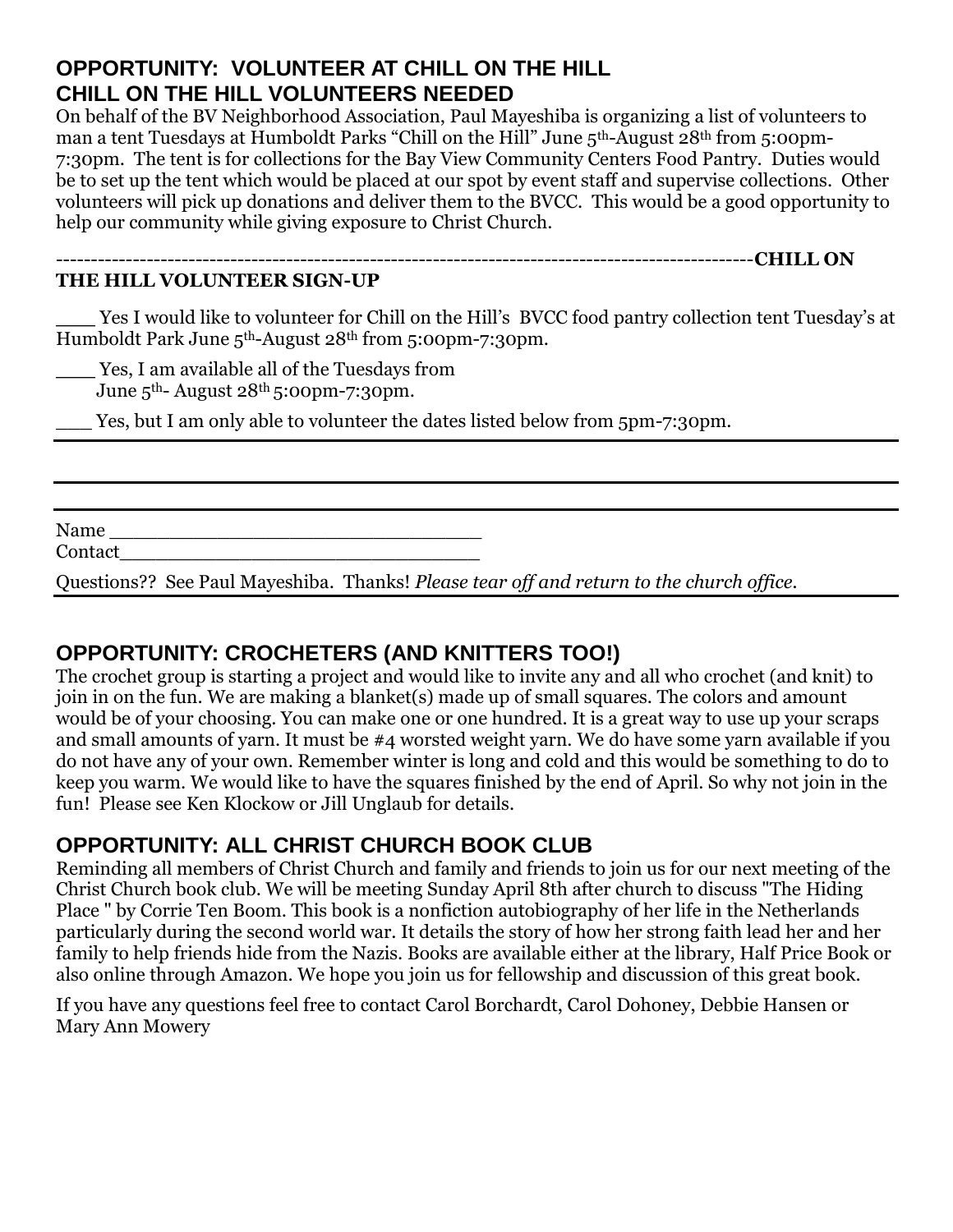#### **OPPORTUNITY: EARN POINTS THAT TURN INTO \$\$\$ FOR CHRIST CHURCH AT GFS (GORDON FOOD SERVICE)**

Christ Church now has an account with GFS. GFS is similar to Restaurant Depot where they sell bulk foods and food related supplies and offer points when you make a purchase. Here's how you can help: \*Shop at any of these these locations: 6919 S 27th St., Franklin, 2064 Miller Park Way, Milwaukee, 1025 S. Green Bay Road, Racine

\*When checking out ask that the points from your purchase go to Christ Churches account. (The cashier will look up our account and credit Christ Church with the points)

\*If you're making a purchase for a Christ Church event contact Debbie in the church office for our member card and any cash on the account can be used towards your purchase.

# **NEED: DIVINE INTERVENTION & LARRY UNDER THE BRIDGE**

Most urgent needs are: Paper Towel, Toilet Paper, Kleenex and Laundry pods

# **NEED: BAY VIEW COMMUNITY CENTER COLLECTION SUNDAY FEBRUARY 4TH**

Canned proteins such as: Tuna, Ham, Spam. Canned fruits and vegetables.

## **SCHEDULE FOR UPCOMING MEETINGS & EVENTS**

NOW: 2018 Giving Envelopes and calendars are still available on the table outside of the Parlor. If you are unable to pick them up please contact the church office and we will arrange to get them to you.

February 1: Weekly announcement submissions by 10am, DI-Behling, Choir 7:00pm

February 4: BVCC Food PantryDrive, "SOUPerbowl" food collection (cans of soup), Choir 8:15am, Adult Ed. 8:30am, Worship, Confirmation & Sunday School 9:30am, Coffee Hour 10:30am, Confirmation Class 11:00am

- February 5: Dartball @ Christ Church vs. Calvary 7:00pm
- February 7: Staff Meeting 10:30am
- February 8: Cintas Kitchen Inspection 9:00am, Weekly announcement submissions by 10am, Membership Meeting 6pm, Choir 7pm
- February 10: Crochet Class 10:00am
- February 11: Transfiguration Sunday, 8:30am Adult Ed., Worship, Baptism, Confirmation & Sunday School 9:30am, Coffee Hour 10:30am, Confirmation Class 11:00am
- February 12: Property Meeting 7:00pm
- February 14: Quilters 10am, Choir 6:15pm, Ash Wednesday Service 7:00pm
- February 15: Weekly announcement submission by 10am, DI-Scouts 5:30pm, Worship Meeting 7pm
- February 16: Chronicles Newsletter Deadline 10:00am
- February 18: Adult Ed. 8:30am, Chapel Communion 9:00am, Worship, Confirmation & Sunday School 9:30am, Coffee Hour 10:30am, Confirmation Class 11:00am
- February 19: Dartball @ Greendale 7:30pm
- February 20: Council Meeting 6:30pm
- February 21: Chapel Midweek Lenten Service 12:00pm, Praise Team 7:00pm
- February 22: Weekly announcement submission by 10am
- February 24: Crochet Class 10:00am
- February 25: Praise Team 8:15am, Adult Ed. 8:30am, Worship, Confirmation, Sunday School 9:30am, Coffee Hour & Girl Scout Cookie Sales 10:30am, Confirmation Class 11:00am
- February 26: Dartball @ Christ Church vs. Trinity 7:00pm
- February 28: Quilters 10am, Chapel Midweek Lenten Service 12:00pm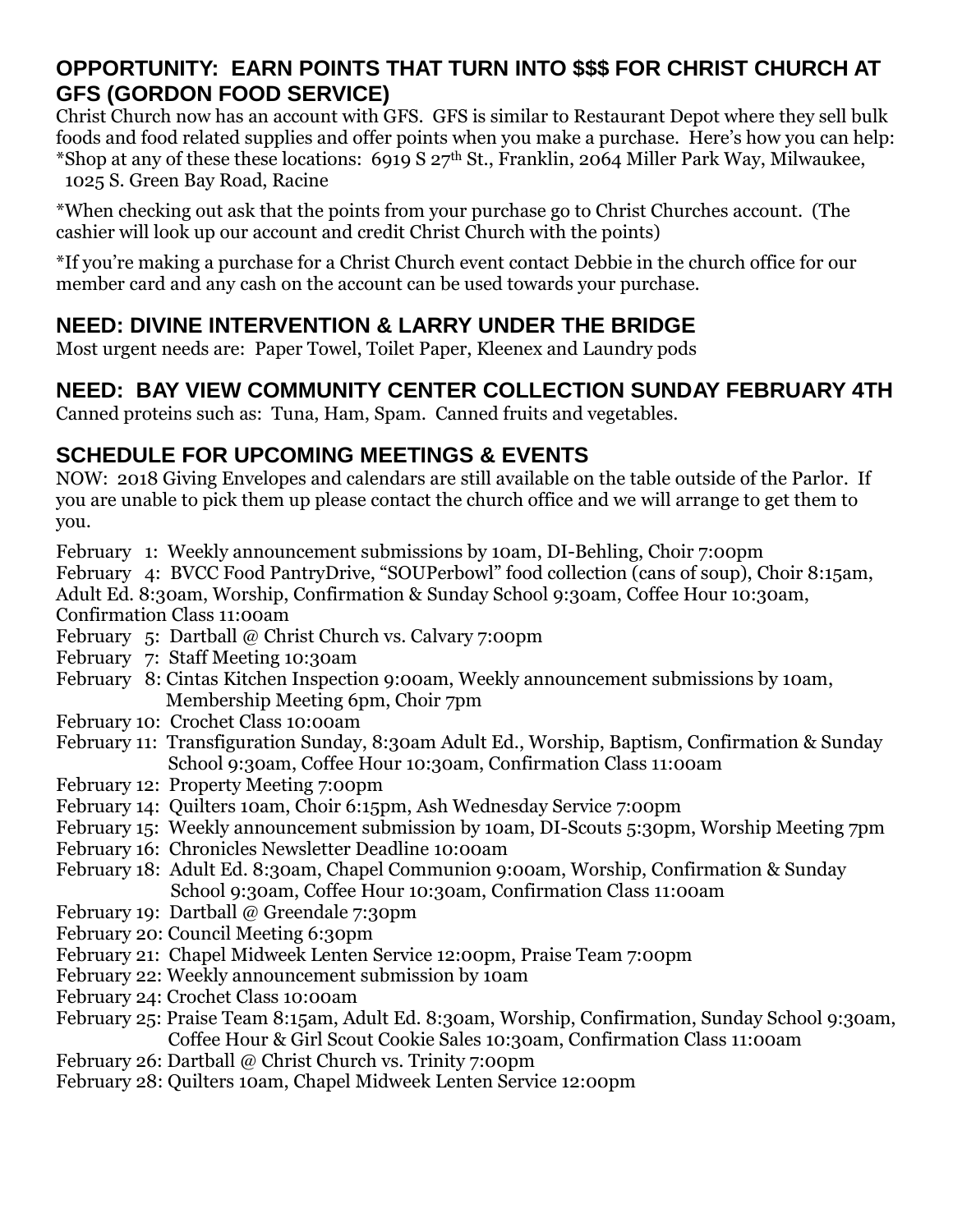## **SAVE THE DATE**

March 7, 14, 21: Chapel Midweek Lenten Services 12:00pm March 16: Church Movie Night "Jesus Christ Superstar" 6:30pm March 25: Palm Sunday Worship 9:30am March 29: Maundy Thursday Worship 7:00pm March 30: Good Friday Worship 7:00pm April 1: Easter Sunday Worship 9:30am & Easter Breakfast Time and Menu TBD

## **DARTBALL SCHEDULE**

#### **2018**

2/5 Calvary @ home  $2/19$  @ Greendale 2/26 Trinity @ home 3/5 @ Calvary 3/19 Greendale @ home

### **LENOX STREET PARKING HELPER SCHEDULE**

| $\frac{2}{4}$<br>Don | 2/11<br>Jon & Noelle | 2/18<br>Dave & Nancy | 2/25<br>Jim & Randene |
|----------------------|----------------------|----------------------|-----------------------|
| Antoniewicz   Simons |                      | Wareham              | Wick                  |
|                      |                      |                      |                       |

## **GREETER SCHEDULE**

| <b>Oklahoma</b> | 2/4           | 2/11              | 2/18                 |                         |
|-----------------|---------------|-------------------|----------------------|-------------------------|
|                 | Nancy         | Judy              | <b>Sue</b>           | $\frac{2}{25}$ Amy Cox  |
|                 | Jonokuchi     | Borkowicz         | Steinhauer           |                         |
| Lenox           | 2/4<br>Robert | 2/11<br>Richard & | 2/18<br>Jon & Noelle | 2/25<br>Dean & Mary Ann |
|                 | Kroening      | Joan Gaeth        | <b>Simons</b>        | Mowery                  |

#### **USHER SCHEDULE**

| 2/4              | 2/11         | 2/18              | 2/25                  |
|------------------|--------------|-------------------|-----------------------|
| Joan Amich       | Renolle Volz | Cheri Boyle       | Noelle Simons         |
| David Porn       | Danette Volz | <b>Brad Boyle</b> | Brian O'Brien         |
| Mike Thomae      | Dick Gaeth   | Kaitlyn O'Brien   | Chris Urbaniak        |
| Volunteer Needed | Joan Gaeth   | Brian O'Brien     | <b>Amber Urbaniak</b> |
|                  |              |                   |                       |
|                  |              |                   |                       |

#### **COFFEE HOUR SCHEDULE**

| 2/4              | 2/11        | 2/18        | 2/25             |  |  |
|------------------|-------------|-------------|------------------|--|--|
| Volunteer Needed | The Miksics | Sara Rogers | Volunteer Needed |  |  |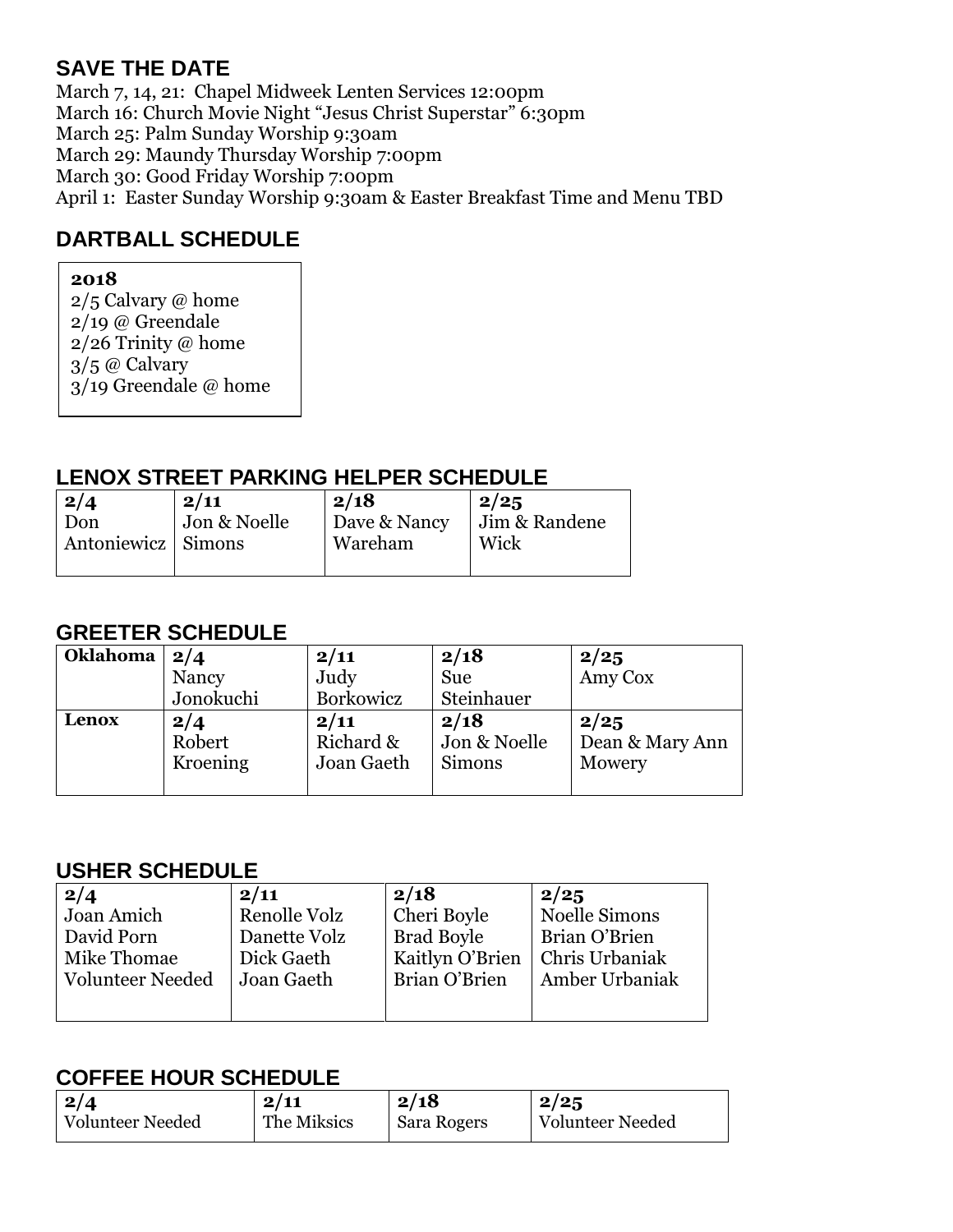## **PRAISE TEAM SCHEDULE**

| <b>Rehearsals</b>                                   | 2/7                   | 2/21                  | 3/7                 | 3/14                |
|-----------------------------------------------------|-----------------------|-----------------------|---------------------|---------------------|
|                                                     | $7 - 8:30$ pm         | 7-8:30pm              | 7-8:30pm            | 7-8:30pm            |
|                                                     | 4/4                   | 4/11                  | 5/9                 | 5/16                |
|                                                     | $7 - 8:30$ pm         | 7-8:30pm              | 7-8:30pm            | 7-8:30pm            |
| <b>Sunday</b><br>Rehearsal<br>and<br><b>Service</b> | 2/25<br>$8:15-9:15am$ | 3/18<br>$8:15-9:15am$ | 4/15<br>8:15-9:15am | 5/20<br>8:15-9:15am |

#### **CHOIR SCHEDULE**

| <b>Rehearsals</b>                                   | 2/8<br>7-8:30pm         | 3/1<br>7-8:30pm       | 3/8<br>7-8:30pm                                      | 3/15<br>7-8:30pm   |                       |
|-----------------------------------------------------|-------------------------|-----------------------|------------------------------------------------------|--------------------|-----------------------|
|                                                     | 3/22<br>7-8:30pm        | 4/26<br>$7 - 8:30$ pm | 5/3<br>7-8:30pm                                      | 5/24<br>7-8:30pm   | 5/31<br>$7 - 8:3$ opm |
| <b>Sunday</b><br>Rehearsal<br>and<br><b>Service</b> | 2/4/2018<br>$8:15-9:15$ | 3/4<br>$8:15-9:15$    | <b>Easter</b><br><b>Sunday</b><br>4/1<br>$8:15-9:15$ | 5/6<br>$8:15-9:15$ | 6/3<br>$8:15-9:15$    |

## **LITURGIST SCHEDULE**

| $\mid$ 2/4          | 2/11                        | 2/18 | $\frac{2}{25}$ |
|---------------------|-----------------------------|------|----------------|
| <b>Randene Wick</b> | Diane Bingheim   Dick Gaeth |      | Dean Kothrade  |

#### **WEEKLY SCRIPTURES**

| 2/4  | Isaiah 40:21-31       | Psalm 147:1-11,<br><b>200</b> | 1 Corinthians 9: 16-23 | Mark 1: 29-39                  |
|------|-----------------------|-------------------------------|------------------------|--------------------------------|
| 2/11 | 2 Kings 2: 1-12       | Psalm $50:1-6$                | 2 Corinthians $4:3-6$  | Mark 9:2-9                     |
| 2/18 | Genesis 9:8-17        | Psalm 25:1-10                 | 1 Peter 3:18-22        | Mark 1:9-15                    |
| 2/25 | Genesis 17:1-7, 15-16 | Psalm 22:23-31                | Romans 4:13-25         | Mark 8: 31-38 or<br>Mark 9:2-9 |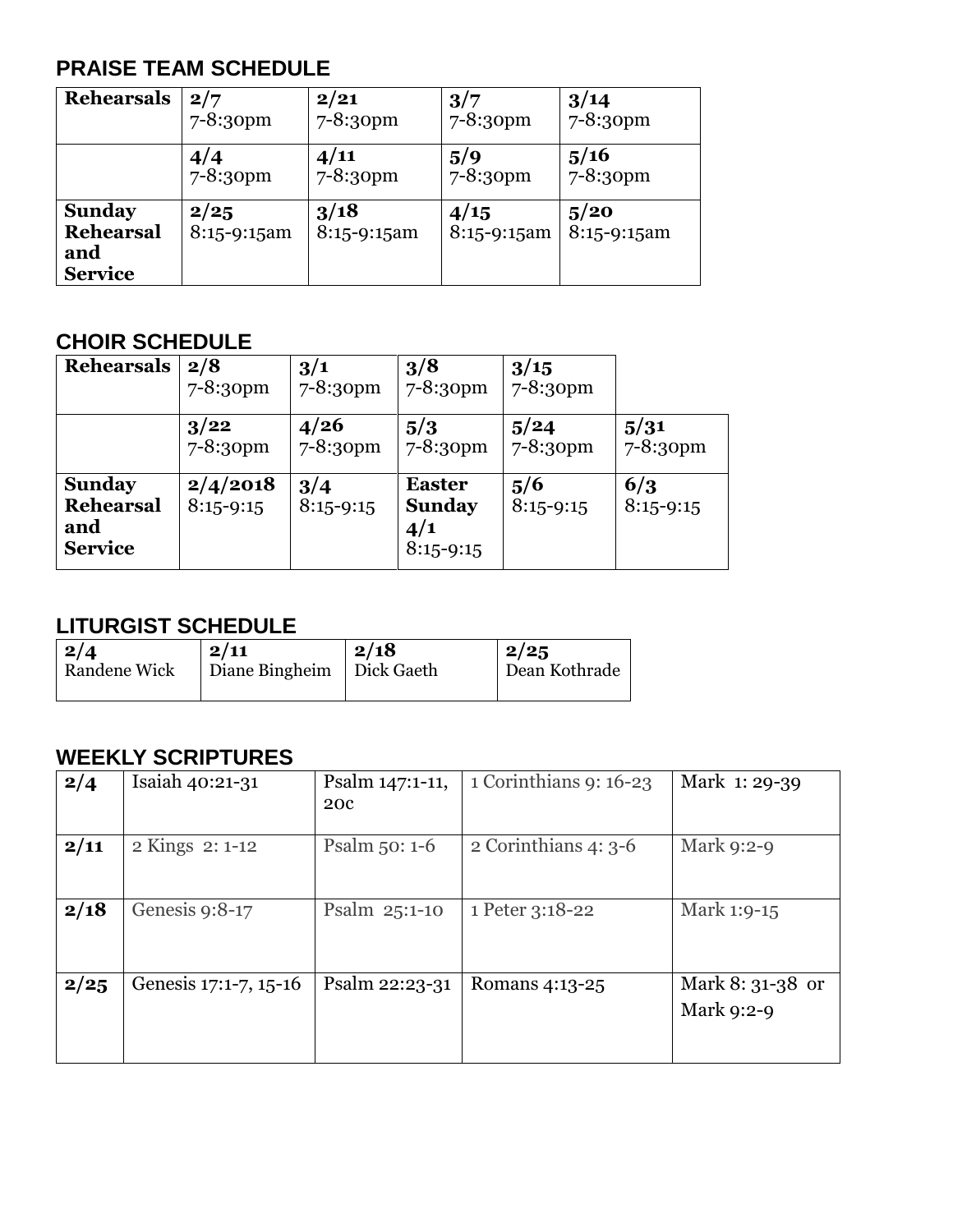#### **BIRTHDAYS**

Happy birthday to all these wonderful folks!

**FEBRUARY 1** Ashley Lisowski Brayden Thomae Joyce Zieman **FEBRUARY 2** James Kaye Michael Zvara **FEBRUARY 3** James Meyer Randene Wick **FEBRUARY 5** Carol Dohoney Tony Porn **FEBRUARY 6** Linda Koszuta Matthew Miksic Sophia Stezala Kim Stezala

**FEBRUARY 7** Joan Amich Kathryn Seguin **FEBRUARY 9** Heather Antoniewicz Ray Blankenberg **FEBRUARY 12** Presley Pisarek Emily Porn Charles Terlinden Nancy Wareham **FEBRUARY 13** Michael Baran **FEBRUARY 15** Susan Klockow **FEBRUARY 16** Roland Senderhauf

**FEBRUARY 17** Mallory Thomae **FEBRUARY 18** Sandy Oleson **FEBRUARY 19** Blair Goedel John Popp **FEBRUARY 22** Greg Mitchell Josh Stouff **FEBRUARY 25** Ellen Crass **FEBRUARY 26** Cyndi Kroening **FEBRUARY 27** Chelsea Clark **FEBRUARY 29** Nathaniel Stouff

#### **THANKS:**

With appreciation and thanks we accept a donation to the Church School Fund from Kathleen Schroeder in memory of her mom, Ann Schroeder.

Thank you to all who supported our 2018 Sisterhood Saturday Fundraiser event. With your generosity of funds, donations and time we were able to raise \$1,922.00. The most we've ever raised! This will go a long way to help Sexual Abuse Victims, local homeless and Christ Church. We would like to acknowledge the following businesses, friends and members for their contributions: Culver's Custard, David Seebach, Diva/Divo, From Hair On, Gold Rush Chicken, The Green Bay Packers, Klement Sausage, Kopps Custard, K.R. Mallaks, Miller Beer, National Bakery, Ned's Pizza, The Olive Garden, Rich's House of Cakes, Mike Behling, Judy Borkowicz, Ellen Crass, Carol Dohoney, Maggie Jorgenson, Mike Mantie, Dean Mowery, Brian O'Brien, Kim O'Brien, Katelyn O'Brien, Brooke O'Brien, Larry Savage, Judy Savage, Wally Unglaub, Jill Unglaub, Renolle Volz, Randene Wick.

We sincerely thank you for your support! The Christ Church Social Concerns Committee:

 $\sim$ Debbie Behling, Deb Hansen, Mary Ann Mowery, and Sara Rogers $\sim$ 

#### **REMINDER:**

Lost and Found: Located in the church office on the front counter. Currently there are some gloves, a sweater and small fabric purse. Please come and check it out if you've misplaced something.

Information Racks: Located across from the Giving Tree of Life by the Lenox Street Landing and 1 will soon be placed near the parlor doorway. Please find Christ Church and UCC information as well as the monthly newsletter, liturgist & usher schedules, meditations and other pertinent information and announcements.